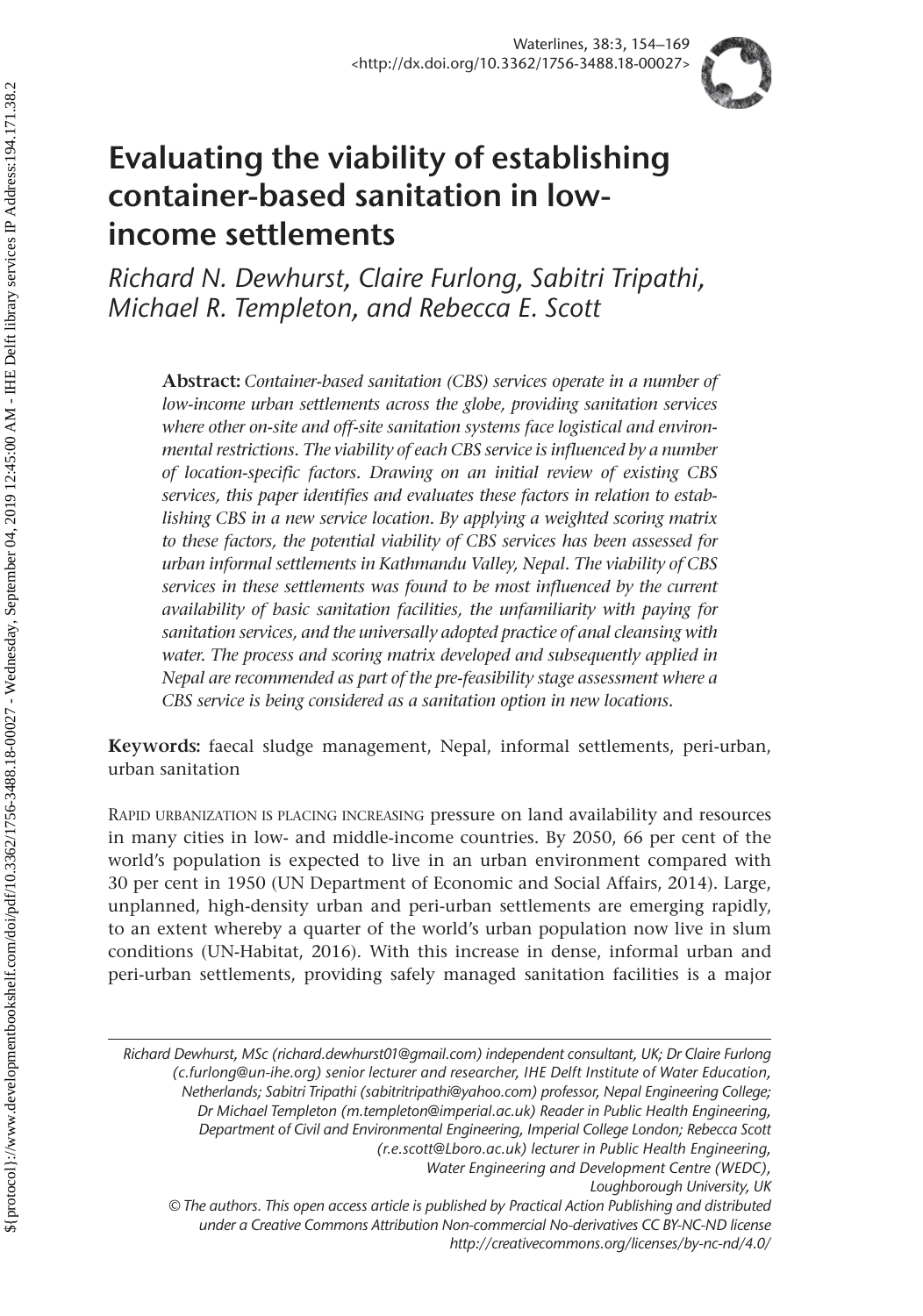<span id="page-1-0"></span>challenge for achieving Sustainable Development Goal target 6.2, which requires that adequate and equitable sanitation is provided for all by 2030 (UN, 2017).

Innovative solutions are therefore required, particularly where sewerage is not an option in low- and middle-income areas due to high capital costs, low levels of access to a reliable water supply, and the often narrow, irregular street layouts of the neighbourhoods (Isunju et al., 2011). With the ever-increasing prevalence of global water scarcity (Mekonnen and Hoekstra, 2016), and the consequent increase in the value of water, methods of sanitation that do not rely on piped water supplies have been forecast to become more widespread (Moe and Rheingans, 2006). In such urban environments, on-site sanitation options such as pit latrines are adopted, but poor access for emptying, low infiltration rates, and restricted space make such options increasingly inappropriate (Reade, 2016; Thye et al., 2011). Land tenure and ownership issues further complicate the situation, with residents unwilling to invest to improve sanitation facilities due to insecure tenure, and institutions fearing legitimizing informal settlements by providing services, leaving many residents with very few options (Scott et al., 2015).

Since 2011, seven organizations have emerged around the world whose specific aim is to provide those living in densely populated, informal, urban and peri-urban settlements in low- and middle-income countries with access to sanitation facilities in the form of a container-based sanitation (CBS) service (Table 1). CBS services contain human excreta throughout the sanitation service chain by capturing it in containers that are sealable and removable. Used containers are replaced by operators

| Organization<br>name | Operational<br>location                  | Operating<br>since | Level of<br>provision | End use products Number of units              |                                                                                               |
|----------------------|------------------------------------------|--------------------|-----------------------|-----------------------------------------------|-----------------------------------------------------------------------------------------------|
| Clean Team           | Kumasi,<br>Ghana                         | 2011               | Household             | None                                          | >500 (Greenland<br>et al., 2016)                                                              |
| Loowatt              | Antananarivo,<br>Madagascar              | 2012               | Household             | Compost,<br>energy                            | $\approx$ 100 (Gardiner et al.,<br>2017)                                                      |
| Sanergy              | Nairobi, Kenya                           | 2011               | Household/<br>Public  | Organic<br>fertilizer, energy,<br>animal feed | $\approx$ 30 households<br>(McSorley, 2017)<br>$\approx 600$ public<br>(O'Keefe et al., 2015) |
| Sanitation<br>First  | Tamil Nadu,<br>India                     | 2016               | Shared<br>family      | Compost                                       | $\approx$ 100 (Kirby-Garton,<br>2017)                                                         |
| Sanivation           | Naivasha,<br>Kenya                       | 2015               | Household             | Charcoal<br>briquettes                        | $\approx 100^1$                                                                               |
| SOIL                 | Port-au-Prince/<br>Cap Haitien,<br>Haiti | 2012               | Household             | Compost                                       | >1,100 <sup>2</sup>                                                                           |
| X-Runner             | Lima, Peru                               | 2011               | Household             | Compost                                       | $>750^3$                                                                                      |

| Table 1 CBS organizations identified by the authors in 2017 |  |
|-------------------------------------------------------------|--|
|-------------------------------------------------------------|--|

Notes: 1 E. Woods, CTO & founder, Sanivation, interview, 22 May 2017

2S. Kramer, Executive Director, SOIL, interview, 22 May 2017

3I. Medem, Co-founder and Chairperson of the Board, X-Runner, interview, 10 July 2017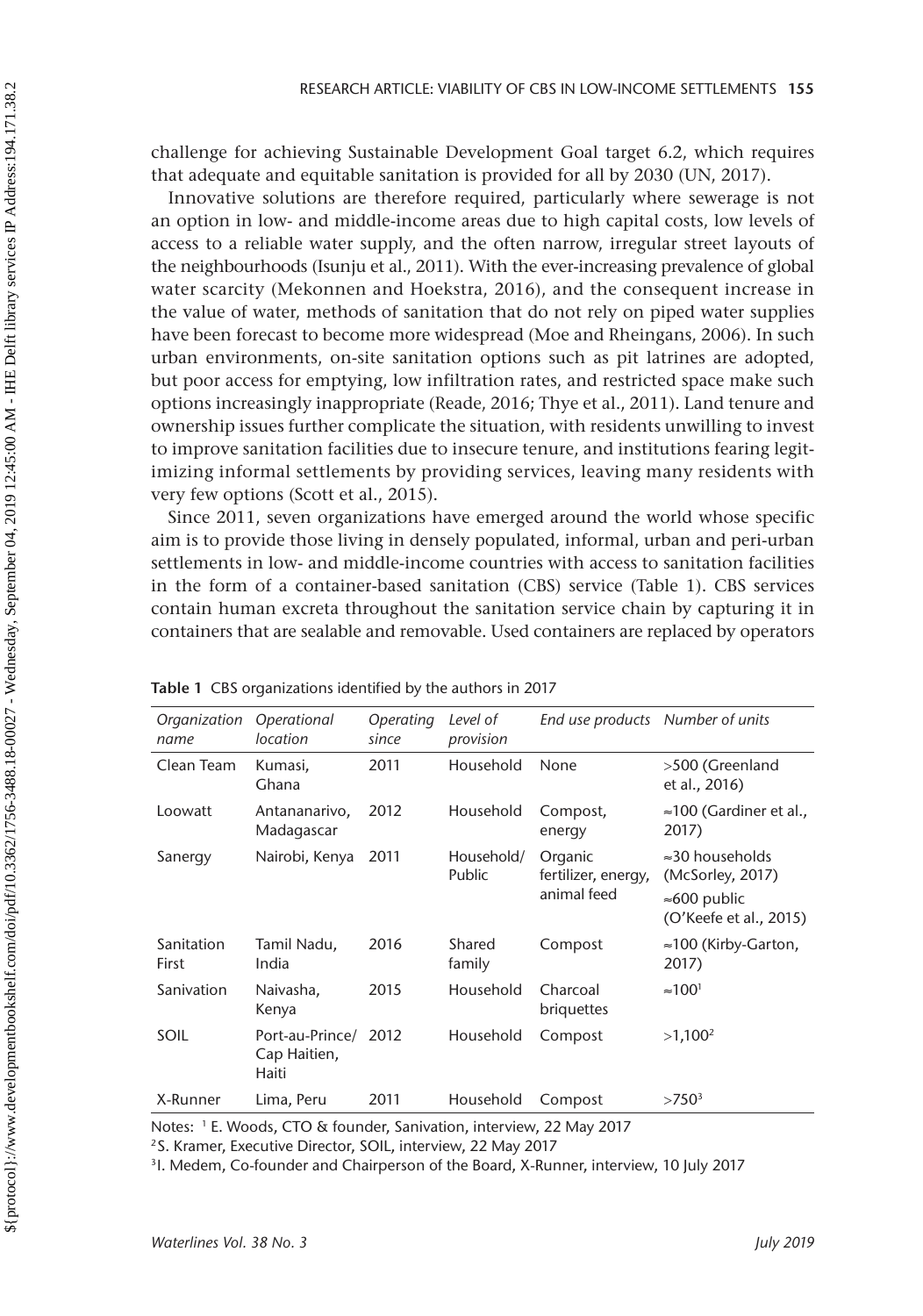with clean, empty containers, and full containers are transported to a treatment facility where the waste is either treated and disposed of, or processed into sellable products such as fertilizer, charcoal briquettes, animal feed, or energy (Tilmans et al., 2015). The market conditions favourable to providing a *financially* viable CBS service are known to be highly complex (Mikhael et al., 2017). However, many other aspects of CBS services need to be considered to determine the overall viability of CBS in any given context.

The objectives of this research were to identify the criteria required to assess the viability of establishing CBS services, through a review of the experiences of existing CBS organizations. These criteria were then divided into constituent factors which were evaluated to determine their relative level of influence in assessing the suitability of new locations for the implementation of a viable CBS service. This paper presents the first comprehensive analysis of the conditions required for CBS service viability, as applied to assess the potential of new CBS services, based on the research.

## **Methods**

The research was conducted in 2017 by Loughborough University, in collaboration with Nepal Engineering College (NEC) and Imperial College London, and used a phased approach. Ethical approval for the research was issued by Loughborough University's Ethical Approvals (Human Participants) Sub-Committee at the School level (ref. no. 17/05-12). All participants were provided with an adult participation information sheet and completed an informed consent form before taking part.

Phase 1 identified the diverse range of factors that have impacted the viability of current CBS services. Due to the newness of this field, published literature on CBS services is limited, although some data was obtained from CBS organizations' websites and from grey literature. To obtain sufficient information and data, CBS organizations were interviewed [\(Table 1](#page-1-0)) to gain an understanding of the issues and challenges they have encountered during the development of their service models.

In Phase 2, these factors were categorized into criteria, which were subsequently used to assess the viability of a CBS service in four low-income urban settlements (known locally as squatter settlements) within Kathmandu Valley, Nepal. The locations were identified with the assistance of NEC to ensure that settlements with varying levels of permanence, scale, and legal status of residents were assessed.

## *Phase 1: factors affecting existing CBS service models*

In addition to document review and interviews with the founders of seven CBS organizations [\(Table 1](#page-1-0)), additional interviews were conducted with organizations involved in the earlier development of CBS services, to gain deeper insights into the preceding development of this approach. These included Oxfam, Water & Sanitation For The Urban Poor (WSUP), i-San Associates (i-San, 2018), and the recently formed CBS Alliance (CBSA, 2018). The 14 semi-structured interviews offered insights into the issues encountered during the development of CBS operations, the business models currently adopted, and the reasoning behind operational procedures.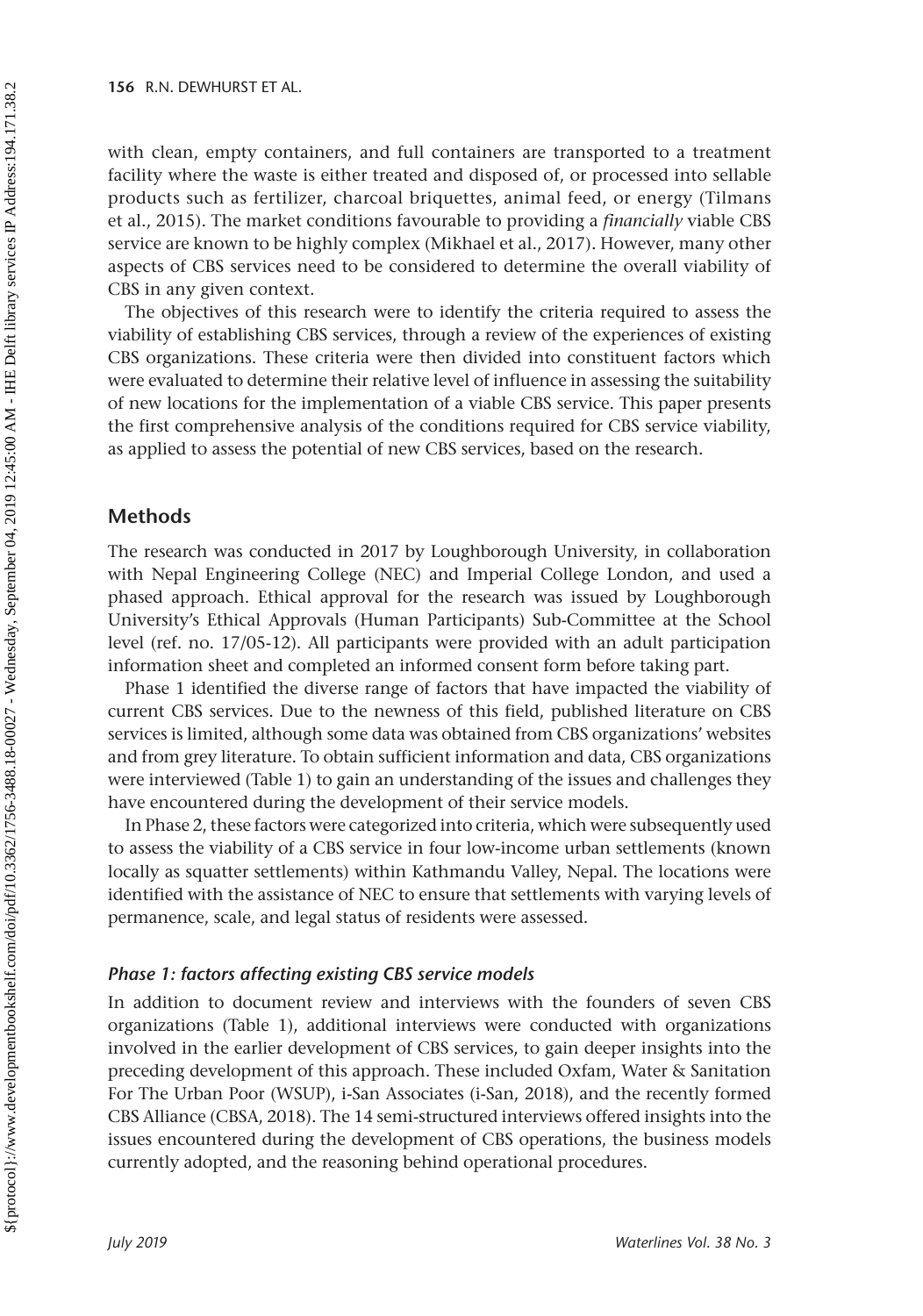<span id="page-3-0"></span>The seven CBS organizations, having developed independently of each other over time, have different service delivery models suited to their specific context. Models are influenced by the physical characteristics and cultural practices where they operate, and the challenges encountered as a result. The individual factors affecting the viability of these CBS service providers were found to be wide ranging, diverse, and context dependent (Dewhurst, 2017). These factors can be grouped into nine distinct criteria (Table 2), which the authors propose should each be considered when assessing the potential for a new CBS service prior to its development.

## *Phase 2: assessing the viability of establishing CBS services in new locations*

The factors identified during Phase 1 (Table 2) were applied to the four selected urban squatter settlements in Kathmandu Valley ([Table 3](#page-4-0)). These settlements are

| Criteria                       | Influencing factors                                                                                                                                                                                                      |  |  |  |  |  |
|--------------------------------|--------------------------------------------------------------------------------------------------------------------------------------------------------------------------------------------------------------------------|--|--|--|--|--|
| Cultural                       | Familiarity with the concept of paying for sanitation services.                                                                                                                                                          |  |  |  |  |  |
|                                | Acceptability of having a toilet located within the dwelling and handling<br>sealed containers of human excreta or human urine.                                                                                          |  |  |  |  |  |
|                                | Anal cleansing practices and preference of toilet usage type (i.e. squatting<br>or sitting).                                                                                                                             |  |  |  |  |  |
| Existing<br>sanitation         | Convenience/opening hours, cost, proximity, cleanliness, and security of<br>available public facilities.                                                                                                                 |  |  |  |  |  |
| facility and<br>usage practice | Availability, cleanliness, convenience, maintenance costs, and required<br>quantity of water for private household, on-plot, or communal/shared<br>sanitation facilities.                                                |  |  |  |  |  |
|                                | Availability/proximity of piped water supply or functional sewers.                                                                                                                                                       |  |  |  |  |  |
| Operational                    | Availability and proximity of required space and local acceptability for<br>establishing a waste transfer station or treatment facility, or existing facility<br>with sufficient capacity.                               |  |  |  |  |  |
|                                | Availability of suitable cover material for use within the toilet container<br>(e.g. sawdust), additional required inputs in the treatment process<br>(e.g. food waste or electricity), and workforce/waste collectors.  |  |  |  |  |  |
|                                | Ease of identification of dwellings, communication with customers, and<br>collection/exchange of CBS containers.                                                                                                         |  |  |  |  |  |
| Geographical<br>and geological | Impact of the local topography, vulnerability to flooding, water table,<br>ground infiltration rates, ground conditions, surfacing materials, and impact<br>of existing sanitation practices on drinking water supplies. |  |  |  |  |  |
| Physical                       | Housing density, ease of access, vehicular restrictions, settlement shape, and<br>settlement size.                                                                                                                       |  |  |  |  |  |
|                                | Proximity of settlements providing potential future customers.                                                                                                                                                           |  |  |  |  |  |
| Financial                      | Current level of payment for sanitation services (e.g. pit emptying, public toilets).                                                                                                                                    |  |  |  |  |  |
|                                | Ability to pay for sanitation services.                                                                                                                                                                                  |  |  |  |  |  |
|                                | Ease of establishing a cost-effective method to collect customer tariffs<br>(e.g. mobile money).                                                                                                                         |  |  |  |  |  |
|                                | Extent and density of potential customer base.                                                                                                                                                                           |  |  |  |  |  |

Table 2 Factors influencing the success of CBS services

*(Continued)*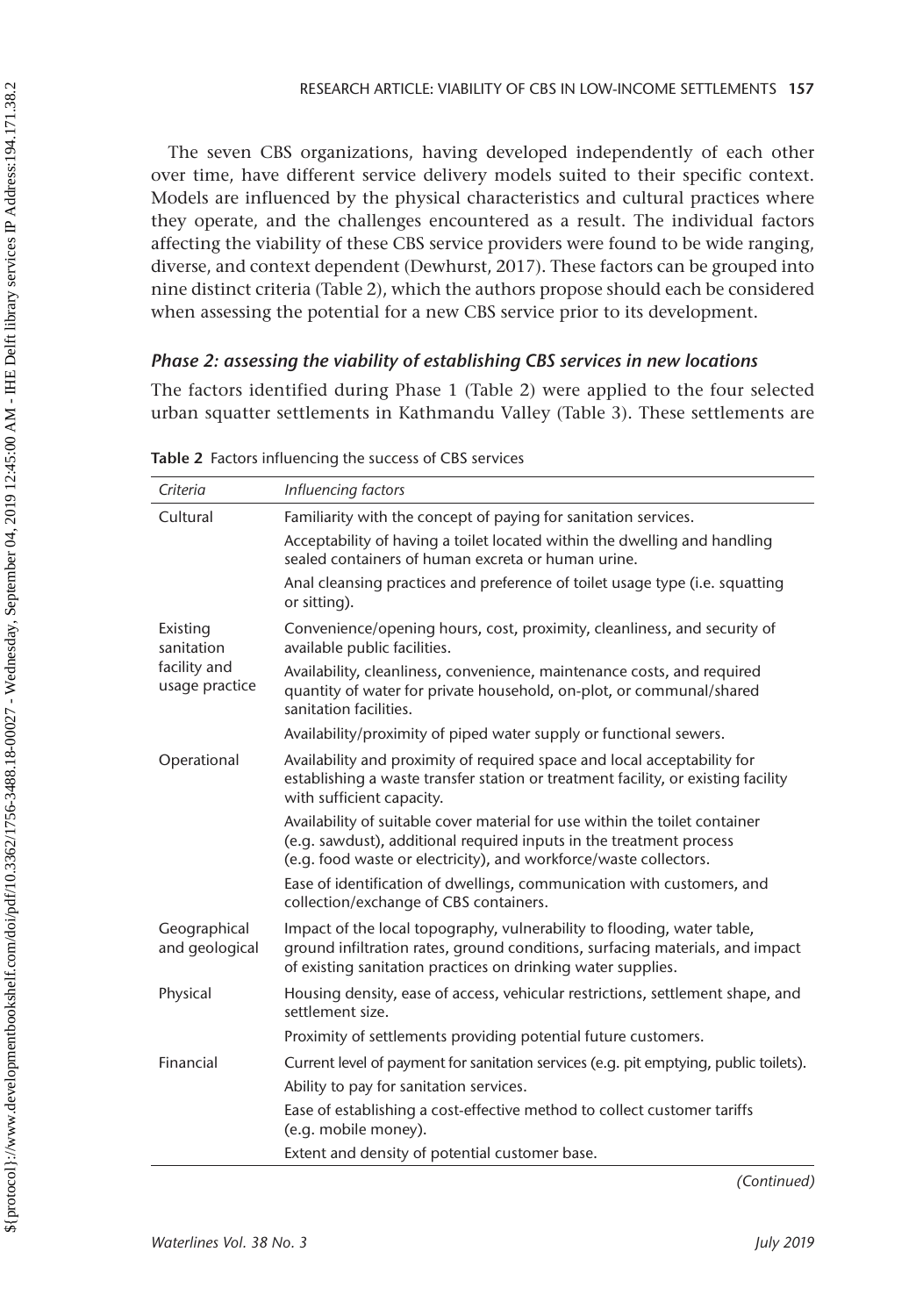## <span id="page-4-0"></span>Table 2 Continued

| Criteria                | Influencing factors                                                                                                                                                        |
|-------------------------|----------------------------------------------------------------------------------------------------------------------------------------------------------------------------|
| Accommodation           | Dwelling size, height, internal arrangement, and permanence.                                                                                                               |
|                         | Availability of outdoor space on-plot or within the settlement to establish<br>alternative improved sanitation facilities.                                                 |
|                         | Land tenure or ownership status within the settlement.                                                                                                                     |
| End-use<br>product      | Acceptability of the use of products created from human waste.<br>Potential size of market for the use of products created from human waste.                               |
| Enabling<br>environment | Level of support, cooperation, or assistance anticipated from local<br>municipality, organizations, or other institutional bodies to establish and<br>operate CBS service. |

Table 3 Selected settlements and their characteristics

| Settlement<br>name | Location                                               | Population<br>size                                                                                                      | Age                                                                                                   | Permanence                                                                                                                                            | Tenure/legal<br>status                                                                                                 |
|--------------------|--------------------------------------------------------|-------------------------------------------------------------------------------------------------------------------------|-------------------------------------------------------------------------------------------------------|-------------------------------------------------------------------------------------------------------------------------------------------------------|------------------------------------------------------------------------------------------------------------------------|
| <b>Balkhu</b>      | Western bank<br>of the Bagmati<br>River                | 250 dwellings<br>(estimated<br>by size and<br>density<br>during<br>transect walk)                                       | $<$ 10 years                                                                                          | Poorly established<br>dwellings<br>generally<br>constructed from<br>corrugated metal<br>sheeting.                                                     | Squatters.                                                                                                             |
| Manohara           | Eastern<br>bank of the<br>Manohara<br>River            | 2,500 people<br>(Lumanti,<br>2008) and<br>the largest<br>individual<br>squatter<br>settlement in<br>Kathmandu<br>Valley | >20 years                                                                                             | Well-established<br>dwellings<br>generally<br>constructed from<br>bricks/blocks and<br>corrugated metal<br>sheeting.                                  | No formal<br>land titles.<br>Residents<br>permitted<br>to remain as<br>location is<br>further from<br>the city centre. |
| Sankhamul          | North-eastern<br>bank of the<br>Bagmati River          | 500 people<br>(Lumanti,<br>2008)                                                                                        | >30 years                                                                                             | Very well-<br>established and<br>densely populated<br>dwellings<br>generally<br>constructed from<br>bricks/blocks.                                    | 'Legalized'<br>settlement<br>due to<br>location and<br>length of<br>occupation.                                        |
| Thapathali         | Northern bank 260 dwellings<br>of the Bagmati<br>River | (Manandhar,<br>2014)                                                                                                    | $>10$ years<br>(note:<br>settlement<br>previously<br>demolished<br>in 2012<br>and re-<br>established) | Poorly established<br>dwellings<br>generally<br>constructed from<br>bamboo frames<br>with plastic<br>sheeting and<br>corrugated metal<br>walls/roofs. | Squatters<br>(note: location<br>earmarked by<br>qovernment<br>for<br>development).                                     |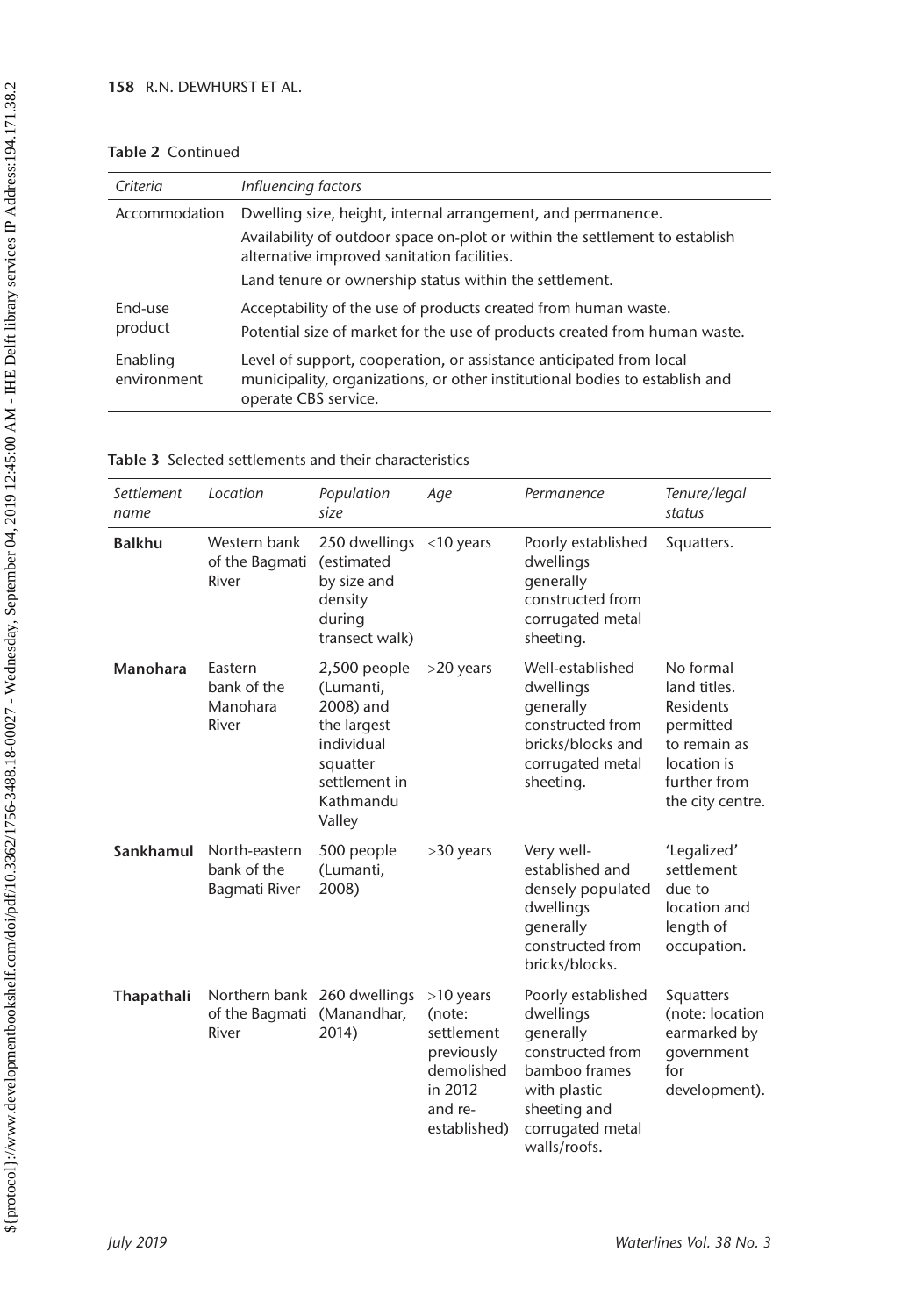generally located adjacent to the major rivers where, due to the inherent flooding risk, the associated land value is low. The data obtained from the four settlements was analysed to ascertain how viable CBS services would be. It was recognized that no single settlement was of sufficient size to support a financially viable CBS service on its own (Mikhael et al., 2017); therefore, the data was collated and assessed collectively.

Transect walks undertaken in each settlement provided an initial assessment of characteristics that could impact on the technical viability of a CBS service, using a standard recording format adapted from Ross et al. (2016). These walks provided data to feed into assessing the physical, existing sanitation, operational, accommodation, and geographical/geological criteria in [Table 2](#page-3-0).

Twenty households were selected using a random walk method from the four settlements (i.e. five per settlement) to conduct household questionnaires. The head of the household was targeted, and the concept of CBS was first explained. The questionnaire was used to determine the household characteristics and relevant socio-economic information, current sanitation facilities within the household or community, and the level of satisfaction with those facilities, as this information, specific to the context of squatter settlements, was not available from census data. Further questions identified cultural or physical barriers to the viability of CBS services and the acceptability of using any end-products resulting from the service. Data obtained from the household questionnaires contributed to the assessment of the cultural, existing sanitation, financial, accommodation, and end-use product criteria in [Table 2.](#page-3-0)

A focus group discussion (FGD) was undertaken in Balkhu settlement to determine the residents' views on CBS service potential within their community. The current sanitation practices and the potential demand for future sanitation improvements, including the option of CBS, were explored. The data obtained contributed to the assessment of the cultural, existing sanitation, physical, financial, accommodation, and end-use product criteria in [Table 2](#page-3-0).

Nineteen interviews (unstructured and semi-structured) were held with staff of local ministries (including Kathmandu Metropolitan City and the Department of Water Supply & Sewerage) and NGOs working in Kathmandu Valley with knowledge of sanitation developments in the city. These helped to identify the extent to which the CBS service concept and model may be received within the broader enabling environment for sanitation services. Data obtained from these interviews supported the assessment of the cultural, operational, financial, end-use, and enabling environment criteria in [Table 2](#page-3-0).

#### *Data analysis*

Case study findings, in the form of emerging factors likely to influence the viability of CBS as a sanitation option, were analysed using a weighted scoring matrix applied to the criteria established during Phase 1. Using an approach similar to a standard risk assessment, the level of risk to CBS service viability was calculated for each factor.

The degree to which any factor would benefit or hinder potential viability of CBS implementation was determined by assessing the extent of its existence or absence within the study area. Each factor was scored between -3 and +3 depending on the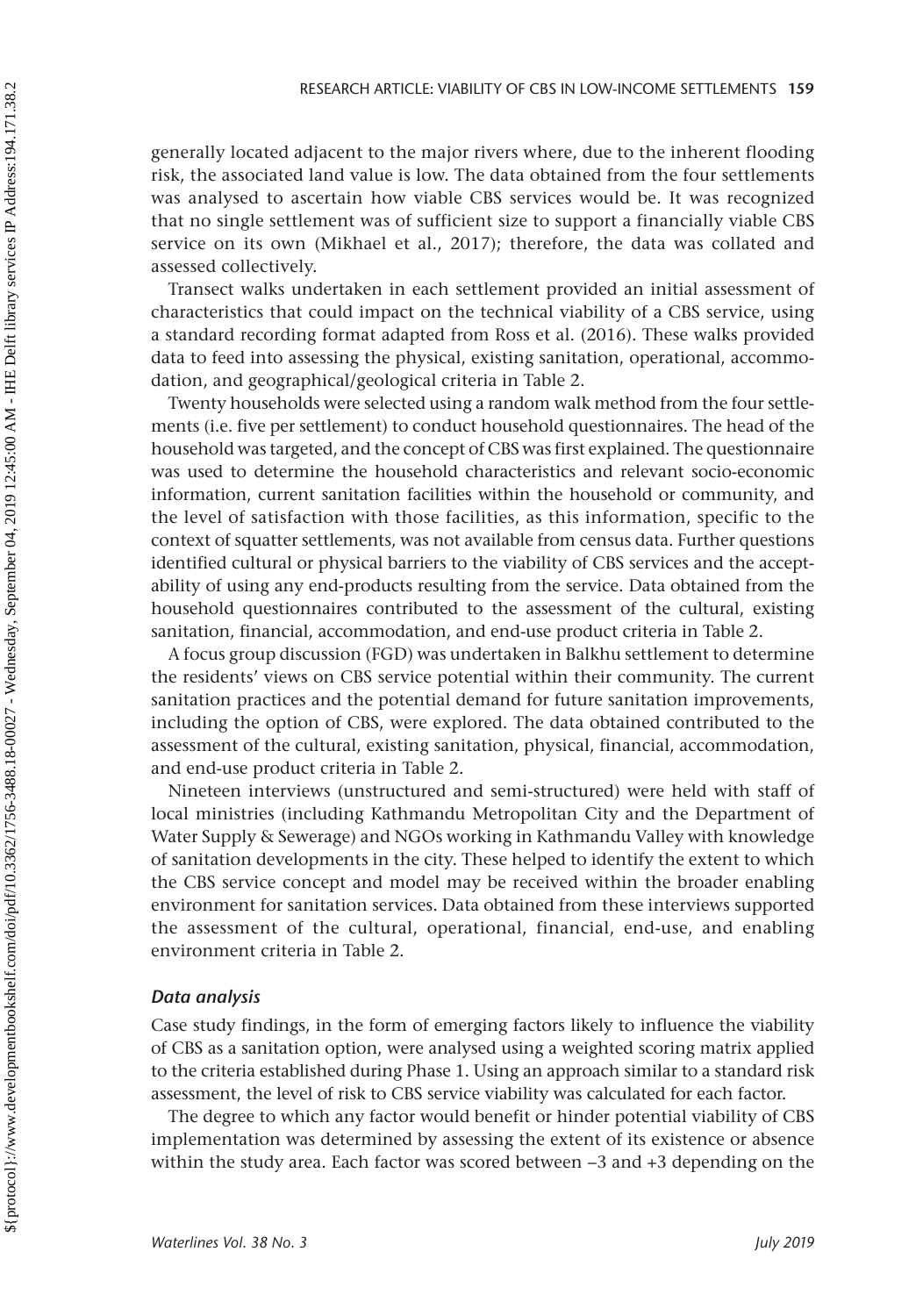extent to which it was found to be present. A score of −3 would therefore be applied to any factor which would be universally absent. Higher values, up to +3, would then reflect increasingly beneficial levels of presence of any factor. Where it was not possible to assess a factor, or if a factor was not applicable, no numerical value was applied. For this study the scoring was carried out by one assessor, while it is recognized that having a second independent assessment would ensure a level of quality control and reproducibility of the results.

A relative weighting of 1, 2, or 3 (representing low, medium, or high) was subsequently applied to each initial score, to give a total weighted impact score of between −9 and +9. The relative weighting was determined in each case from an understanding of the *significance* of each factor, as encountered by existing CBS operators and from observations made in the settlements studied. As a result, the *impact* of each factor on the viability of a CBS service is directly related to the context in which the assessment is made. A similar method has been used to undertake service delivery assessments of WASH services in which scaled scores are calculated to determine the degree to which faecal sludge management services are functioning at each stage of the sanitation service chain (Peal et al., 2014). Findings of the fieldwork were used to populate the weighted scoring matrix, to determine the potential viability of CBS services in the study settlements of Kathmandu Valley.

## **Results and discussion**

The following sections present an analysis of the nine criteria and the factors influencing them [\(Table 2\)](#page-3-0) together with an overall assessment of CBS service viability, drawing on findings from household questionnaires and FGDs held in the study settlements.

## *Cultural criteria*

Having a population that is used to paying for sanitation services or shows a very strong inclination towards paying for a service was identified as one of the key factors in providing a sustainable and viable CBS service. Acceptability of paying for a sanitation service varied widely according to the degree of establishment of the settlement, and the resulting level and quality of sanitation provision. In the more permanent and established settlements, none of the respondents were prepared to pay for a sanitation service, as their existing facilities were self-identified as being of an acceptable standard. However, in Balkhu and Thapathali, where a lower standard of sanitation was self-identified, over 75 per cent of residents reported that they would be happy to pay for improved sanitation. This was explored further during the FGD where the potential payment for a CBS service was approximately 50 NPR ( $\approx$  US\$0.50) per household per month. Despite this, the generally low level of acceptance of paying for a sanitation service encountered in the squatter settlements would potentially affect the viability of a CBS service operating in these communities.

Regarding the acceptability of locating a toilet within the home, 80 per cent of residents in the more established settlements were found to already have toilets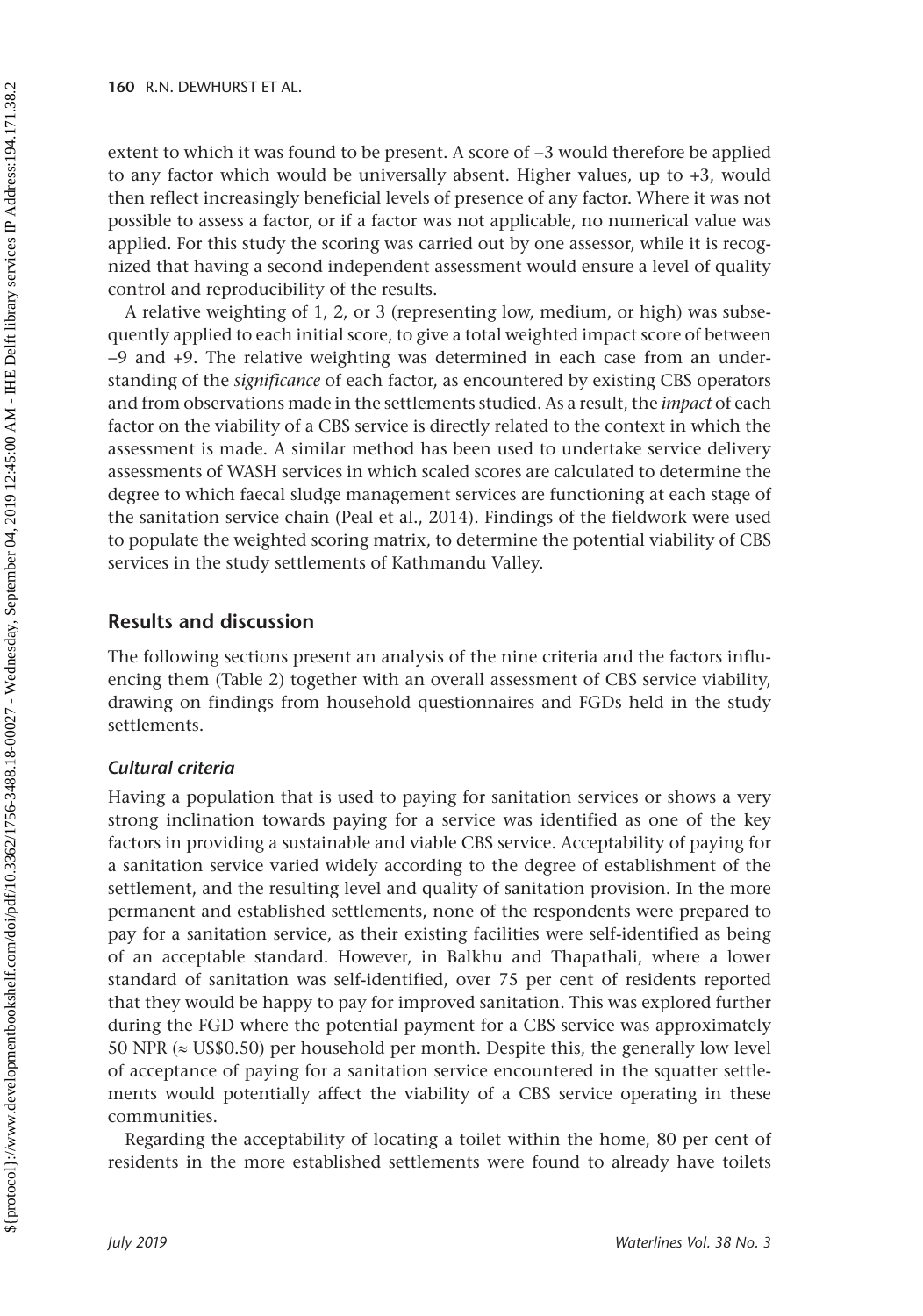located within their homes or in close proximity outside. The concept of locating a toilet in the home was found to be desirable to those residents using shared or communal facilities.

The level of acceptability to participants for handling containers of human urine or faeces was high, with 90 per cent of residents having no issues with the potential handling or carrying of containers filled with human waste. This would be an advantage to a CBS service provider collecting faeces only, as users would generally be willing to manage the urine themselves.

Residents 'squat' rather than 'sit' and practice anal cleansing with water. Any CBS system would need to account for the containment, collection, transport, and treatment of the wash water. An increase in the volume of material requiring safe management would significantly add to the costs, efficiency, and overall sustainability of the service.

Existing household-level CBS systems currently require users to sit rather than squat. Without the design of the toilet itself adapting to accommodate this preference, an impact on the uptake of CBS can be expected. No other religious or cultural traditions were identified during the study that would obviously affect the viability of a CBS service.

## *Existing sanitation and usage criteria*

Residents of the study settlements reported that they never use public toilets. The general lack of public toilets within Kathmandu Valley as a whole, and an unfamiliarity with the concept of 'pay-as-you-go' public toilets is likely to impact on the willingness of residents to pay for a sanitation service; the only service reportedly ever paid for was that of emptying septic tanks and this was confirmed by a mere two residents. This further supports the findings of the cultural criteria and could present a barrier that would need to be overcome.

The high level of private or on-plot pour-flush sanitation facilities that discharge directly to the adjacent river identified in the more established settlements would affect the potential viability of CBS. The resulting level of satisfaction with the available facilities (approximately 65 per cent) would impact negatively on the amount that residents would potentially be prepared to pay for a sanitation service.

The water requirement for current sanitation systems was not found to be a major incentive for adopting a dry CBS toilet. The settlements are all located on riverbanks, where flushing water is plentiful throughout the year. The proximity of a piped water supply was also found to be inconsequential, due to the immediacy of the adjacent river to each settlement. The lack of a nearby available sewer system would have more impact on the viability of CBS if the dumping of faecal waste into the rivers was not such a widespread practice, and prevention was more enforced by the municipality. However, until this becomes socially unacceptable an alternative method of disposal of faecal waste will not be sought by the residents, especially if a cost is incurred.

#### *Operational criteria*

The squatter settlements are located within densely populated areas, restricting the potential to establish a local treatment facility. Therefore, any treatment facility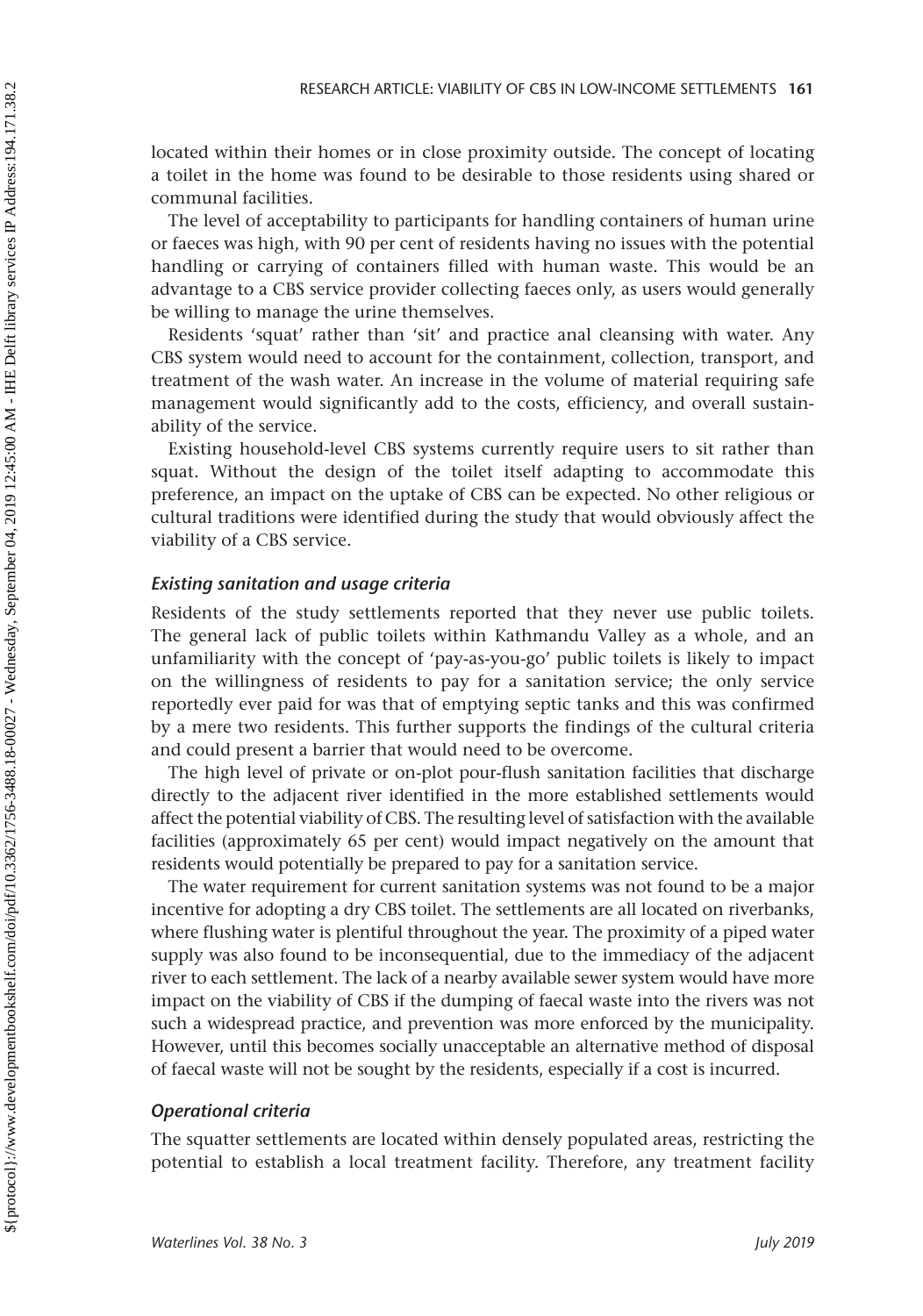would need to be located some distance from the settlements, affecting efficiency and viability of a CBS service given the very high levels of traffic within the city. With no existing faecal sludge treatment plant (HPCIDBC, 2011), CBS service providers would also need to treat the collected faecal sludge.

The widespread acceptability of handling filled containers of human urine and faeces, discussed in the cultural criterion, bodes well for recruiting a workforce to collect and manage CBS containers.

Only 10 per cent of households surveyed reported not owning a mobile phone. This offers an advantage in establishing a CBS service as it would facilitate communication with customers and bill payers, helping improve the efficiency of the service.

The ease with which dwellings could be identified varied significantly, depending upon the permanence of each settlement. Buildings in the more established locations are easily recognizable, whereas those in less well-established settlements are more likely to change their appearance frequently due to their construction from temporary materials. Dwellings that regularly change appearance are more difficult for CBS collection teams to identify to collect containers.

## *Geographical criteria*

The frequency and severity of flooding were found to be concerns among all the settlements, particularly during the monsoon. Due to the riverside locations of the settlements, flooding requires the residents to temporarily relocate until the floodwater subsides. The existing latrines, which discharge through a pipe to the adjacent river, become operational as soon as the floods recede, so inundation of floodwater is therefore not considered a key driver in the promotion of a CBS service. The low infiltration rates and high water tables found in these riverbank locations would also not be a significant issue as latrines relying on direct infiltration (such as pit latrines) were not found to be utilized.

## *Physical criteria*

The high density of populations observed in the settlements would provide a potentially dense customer base for a CBS operator. The lack of available space would also limit the potential to establish alternative sanitation facilities to CBS. However, the density of population in the settlements and pressure on available space has led to the construction of networks of narrow paths and passageways that restrict vehicle access and makes the collection of CBS containers difficult. Access into the settlements themselves is generally good, as they are all within densely populated urban areas and never far from a main road. The linear, riverside nature of the settlements would reduce the efficiency with which CBS containers could be collected compared with a more compact layout.

The number of squatter settlements in Kathmandu Valley is high, with over 40 recorded in 2008 (Lumanti, 2008), and this figure has steadily grown since this time (L. Joshi, Program Manager – Housing, Lumanti Support Group for Shelter, interview, 19 June 2017). However, the settlements are geographically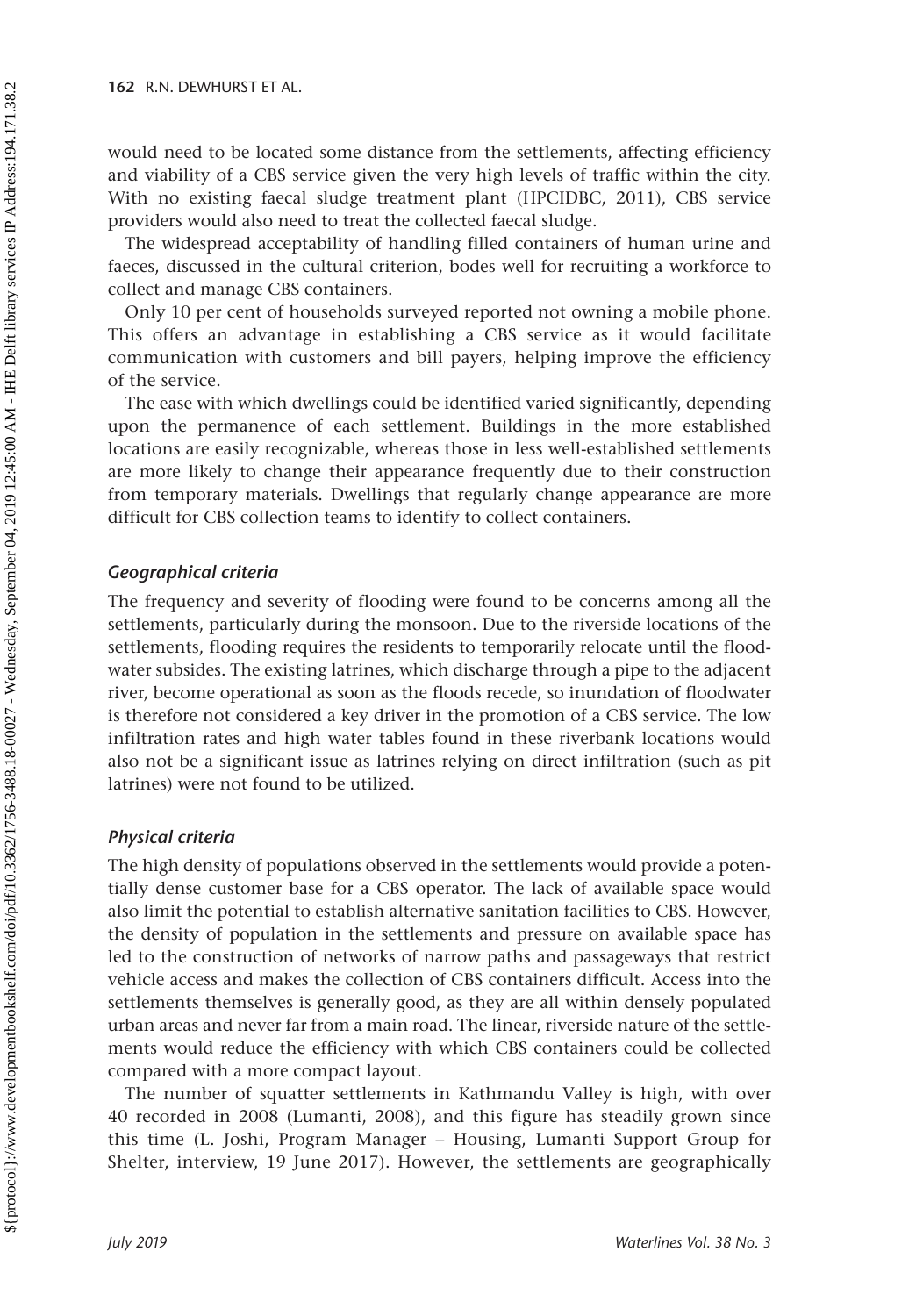spread across the entire city, with many of the individual communities being quite small; 80 per cent of the squatter settlements have less than 100 households (Lumanti, 2008). This wide dispersion of the settlements would increase the costs to a CBS service provider, as the collection process would involve significant travel time between small communities in which only a minimal number of customers might live.

## *Financial criteria*

The current high level of satisfaction with the existing sanitation arrangements provides little incentive for residents to start paying for a sanitation service which would be a new concept and would require significant behaviour change for the vast majority of people. This would lead to a very low customer uptake in most of the settlements, particularly the more established ones. When this factor is combined with the disparate spread of the settlements across the city, the financial viability and potential for a sustainable CBS service would seem to be low. However, the high level of mobile phone ownership would allow the potential for cost-effective tariff collection from customers through the use of a mobile payment method (e.g. mobile money).

#### *Accommodation criteria*

The average number of rooms in a dwelling was found to be 3.25. This arrangement could increase the level of acceptability towards CBS toilets, compared with singleroomed dwellings, as there would be a room available in which to locate an inside toilet while maintaining a level of privacy from other users of the dwelling. In the study, 90 per cent of dwellings were also found to have sufficient space to locate a CBS toilet within the dwelling, with only 5 per cent of respondents having any issue with this concept. Due to the availability of space within the homes, the lack of outdoor space observed would be less of an issue.

The length of habitation of those questioned, and their land ownership/tenure status, would all promote the introduction of a CBS service. All the respondents had lived in their respective settlements for at least 5 years to over 30 years in Sankhamul ([Table 3](#page-4-0)). This would be advantageous to a CBS service provider, as lower levels of transience support lower customer turnover. The universal tenure status of squatting across the settlements would also potentially be an incentive for CBS services, as other formal sanitation services are unlikely to be provided to residents of such communities.

## *End-use product criteria*

The acceptability of purchasing either fuel (charcoal or biogas), created during the treatment process of faecal waste, or fruit and vegetables, grown using compost produced from collected faecal waste, was found to be over 90 per cent across all the settlements. Historically human faeces has been used as a form of fertilizer in Nepal (WaterAid Nepal, 2008), so the concept of reuse is not new. This high level of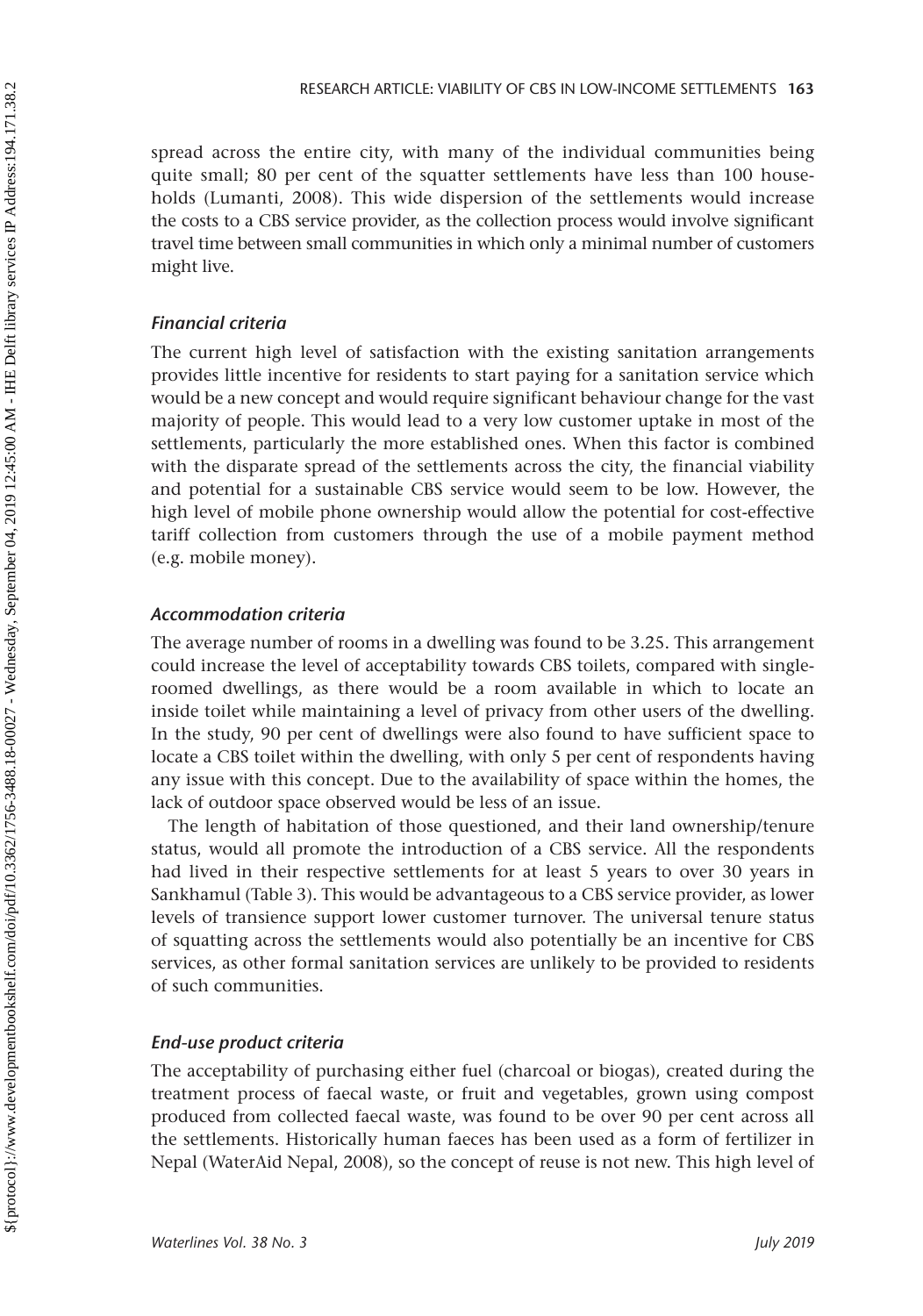familiarity with the concept would allow a market for reuse products to be developed. Additionally, the main fuel identified in the study settlements is bottled gas (95 per cent of the household questionnaire respondents), so a market for biogas produced via faecal waste treatment may exist as biogas production is already undertaken on a large scale in Nepal (AEPC, 2017).

## *Enabling environment criteria*

Government plans and investments to beautify the river corridor in Kathmandu through the Bagmati Action Plan include improving water quality with the installation of new sewers in certain communities, together with protecting and visually improving the Bagmati riverbank with parks and gardens (Manandhar, 2014). Riverbank improvements will involve the eviction, relocation, and resettlement of the squatter settlements, in their absence of land rights (UN-Habitat, 2018). As a result, the installation of any permanent sanitation infrastructure to serve these settlements is not a feasible option. The non-permanent, mobile nature of CBS facilities and services would make this an appropriate approach in these settlements. However, acting against this is any long-term prospect for CBS services. This is severely limited by both the impending evictions and the minimal, if any, level of support for such efforts likely coming from local authorities and institutions, who would fear appearing to legitimize the settlements.

## *Assessing the overall viability of CBS services in the squatter settlements*

The data collated in the above criteria was used to populate the scoring matrix that was developed to help determine the potential viability of CBS services in the settlements collectively. An example of one section of the matrix applied to the 'Existing sanitation and usage criteria' described above can be seen in [Table](#page-11-0) 4.

As part of the full analysis covering all nine criteria, five factors were identified as having a maximum negative impact (weighted score of −9) while only one factor scored a maximum positive impact (weighted score of +9). Bringing these findings together, [Table 5](#page-12-0) highlights the key factors that may have significant positive or negative effects on the potential viability of CBS implementation within the squatter settlements of Kathmandu Valley.

Based on this analysis, it can be determined that the potential viability of CBS within the context of squatter settlements within Kathmandu Valley is more influenced by negative factors, and therefore not conducive to employing this service option.

This assessment process clearly highlights those factors that could significantly affect or prohibit the successful implementation of a CBS service in any context; factors scoring −9 would have to be addressed further. Likewise, any factors scoring +9 should be considered further in terms of their potential significance for enabling service viability. The method adopted allows a large range of factors to be assessed without reliance on significant time or resources, eliciting a clear representation of the main potential barriers or benefits to CBS service viability.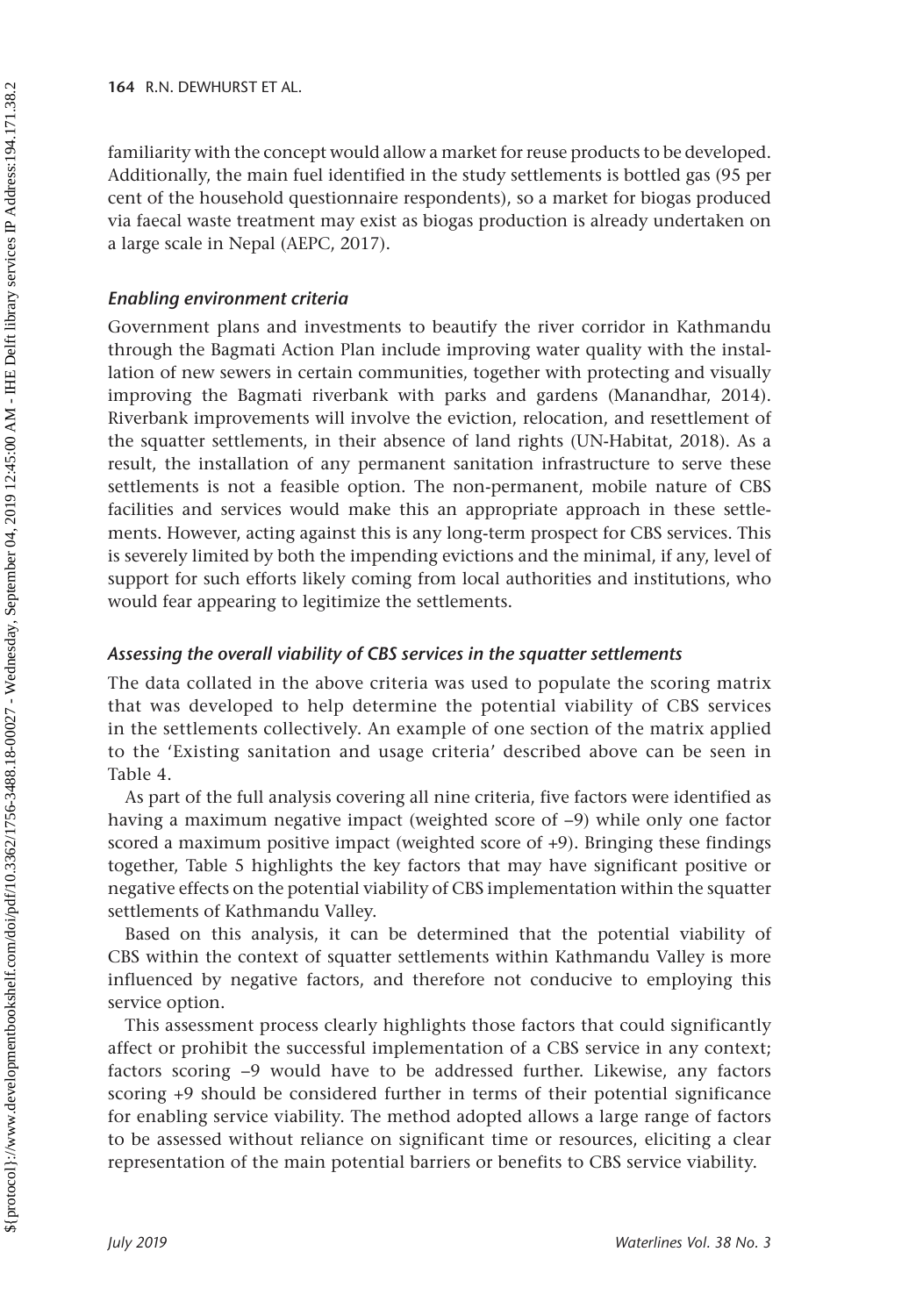| Weighting/ | Factor                                                                                                 | Potential effect of factor |           |   | Weighted      | Comments/      |                |     |                |                                                                  |
|------------|--------------------------------------------------------------------------------------------------------|----------------------------|-----------|---|---------------|----------------|----------------|-----|----------------|------------------------------------------------------------------|
| importance | description                                                                                            | $-3$                       | $-2$ $-1$ | 0 | $\mathcal{I}$ | $\overline{2}$ | $\mathfrak{Z}$ | n/a | impact score   | implications                                                     |
| L          | Convenience/<br>opening hours<br>of public<br>facilities                                               |                            |           |   |               | ✓              |                |     | $\overline{2}$ | Facilities closed<br>at night                                    |
| L          | Cost of using<br>existing<br>public<br>facilities                                                      |                            |           | ✓ |               |                |                |     | 0              | <b>Public facilities</b><br>not used                             |
| L          | Proximity of<br>nearest public<br>facilities                                                           |                            |           |   |               |                | ✓              |     | 3              | Very few<br>facilities<br>available                              |
| L          | Cleanliness<br>and quality<br>of public<br>facilities                                                  |                            |           |   |               |                |                |     |                | Not assessed<br>Facilities not<br>used                           |
| L          | Quantity<br>of water<br>required<br>for private<br>household<br>or on-plot<br>sanitation<br>facilities |                            |           |   |               |                |                |     | 1              | Low as generally<br>pour-flush<br>facilities utilized            |
| м          | Cleanliness<br>of private<br>household<br>or on-plot<br>sanitation<br>facilities                       |                            |           |   |               |                |                |     | $-4$           | <b>Private facilities</b><br>generally clean                     |
| м          | Convenience<br>of private<br>household<br>or on-plot<br>sanitation<br>facilities                       |                            |           |   |               |                |                |     | $-4$           | Close proximity<br>and high<br>prevalence                        |
| м          | Maintenance<br>costs of<br>private<br>household<br>or on-plot<br>sanitation<br>facilities              |                            |           |   |               |                |                |     | $-6$           | Very low<br>maintenance<br>costs due to<br>proximity of<br>river |
| н          | Availability<br>of private<br>household<br>or on-plot<br>sanitation<br>facilities                      | ✓                          |           |   |               |                |                |     | -9             | Very high<br>availability of<br>private facilities               |

<span id="page-11-0"></span>Table 4 Extract from weighted scoring matrix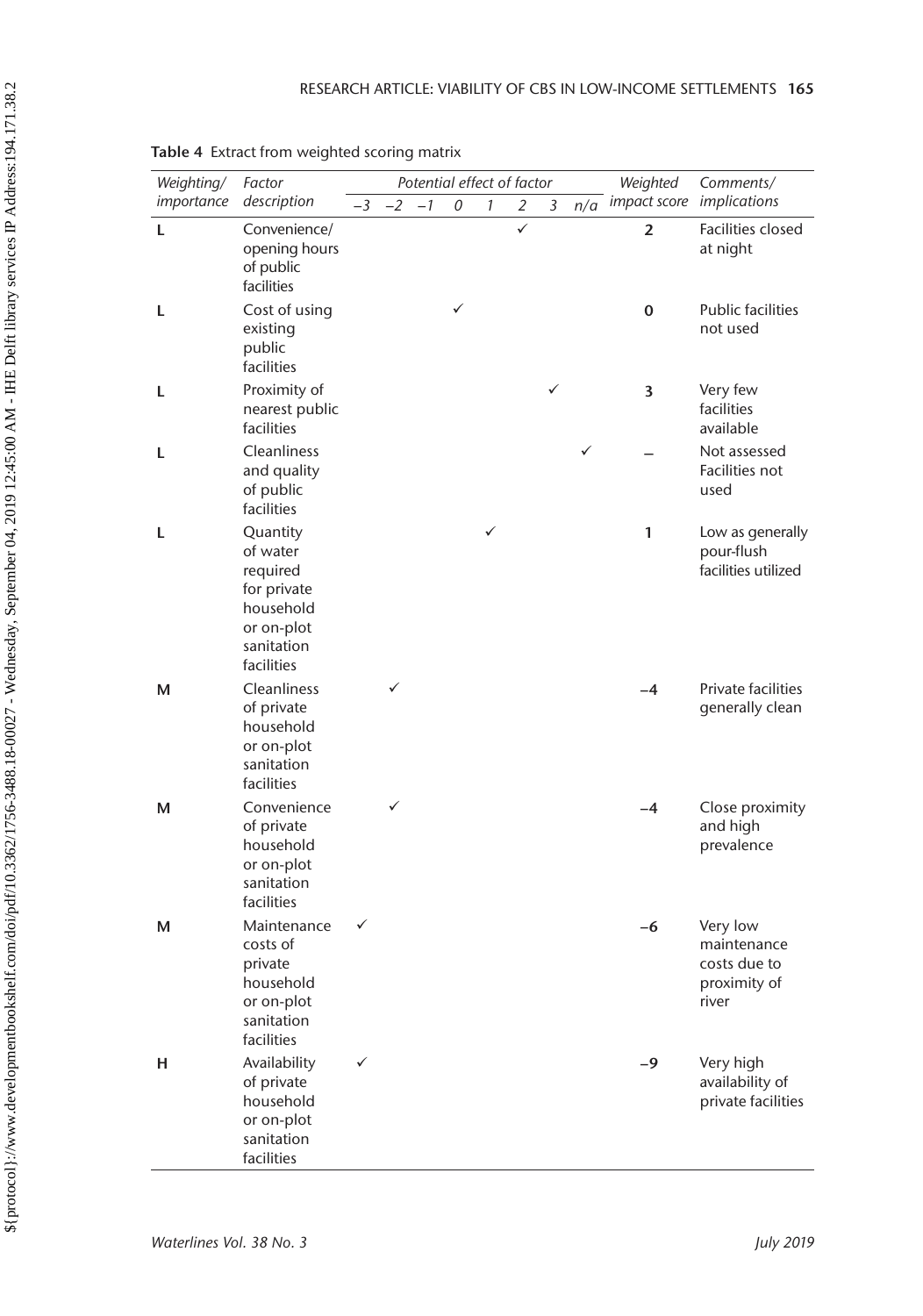| Negative factors       |                                                                                                                                               |                                                                                                                                                                      |  |  |  |  |
|------------------------|-----------------------------------------------------------------------------------------------------------------------------------------------|----------------------------------------------------------------------------------------------------------------------------------------------------------------------|--|--|--|--|
| Criteria               | Description                                                                                                                                   | Implication                                                                                                                                                          |  |  |  |  |
| Cultural               | Extent of payment for sanitation<br>services historically by residents of<br>community                                                        | Very low familiarity with concept<br>of paying for sanitation, which<br>will affect potential paying<br>customer base                                                |  |  |  |  |
| Cultural               | Impact of anal cleansing practices on<br><b>CBS</b> implementation                                                                            | Washing for anal cleansing practised<br>universally. Impact on running costs<br>of service and potential for use in<br>public toilet context                         |  |  |  |  |
| Existing<br>sanitation | Availability of private household or<br>on-plot sanitation facilities                                                                         | High level of availability of private<br>facilities, therefore limited demand<br>for CBS service                                                                     |  |  |  |  |
| Operational            | Availability of required space locally<br>for treatment facility establishment                                                                | Densely populated area. Very limited<br>scope for local establishment of<br>treatment facility                                                                       |  |  |  |  |
| Financial              | Acceptance of paying/current level<br>of payment (e.g. pit emptying,<br>public toilets, etc.) within the<br>community for sanitation services | Current low level of acceptance<br>of paying for a sanitation service;<br>therefore, a cultural change would<br>be required for widespread adoption<br>of any scheme |  |  |  |  |
| Positive factors       |                                                                                                                                               |                                                                                                                                                                      |  |  |  |  |
| Criteria               | <b>Description</b>                                                                                                                            | Implication                                                                                                                                                          |  |  |  |  |
| Accommodation          | Impact of the average housing<br>size on the potential for CBS<br>implementation (e.g. number of<br>rooms, type of rooms, etc.)               | High level of acceptance of locating<br>a toilet within the home, with<br>average dwelling size of 3.25 rooms                                                        |  |  |  |  |

<span id="page-12-0"></span>Table 5 Main negative and positive factors resulting from case study analysis

#### *Implications for practitioners*

The weighted matrix method used to assess the criteria for viability of CBS services for the squatter settlements in Kathmandu Valley could be used to evaluate other potentially suitable areas for CBS implementation, provided that the assessor is sufficiently knowledgeable about the implications and consequences of the different factors to make a realistic assessment of CBS viability. The authors also recommend that this method be applied by sanitation specialists seeking to establish CBS services as a sanitation option for any area, to initially determine its potential suitability and viability.

The weighting for each factor was not cross-checked with key informants from within the CBS community or residents of the target settlements in Kathmandu Valley, due to the limited time available for the study. Future application of this approach would be strengthened by having the assigned factor weightings confirmed with CBS professionals and the proposed communities, as a final stage in determining the viability of CBS services.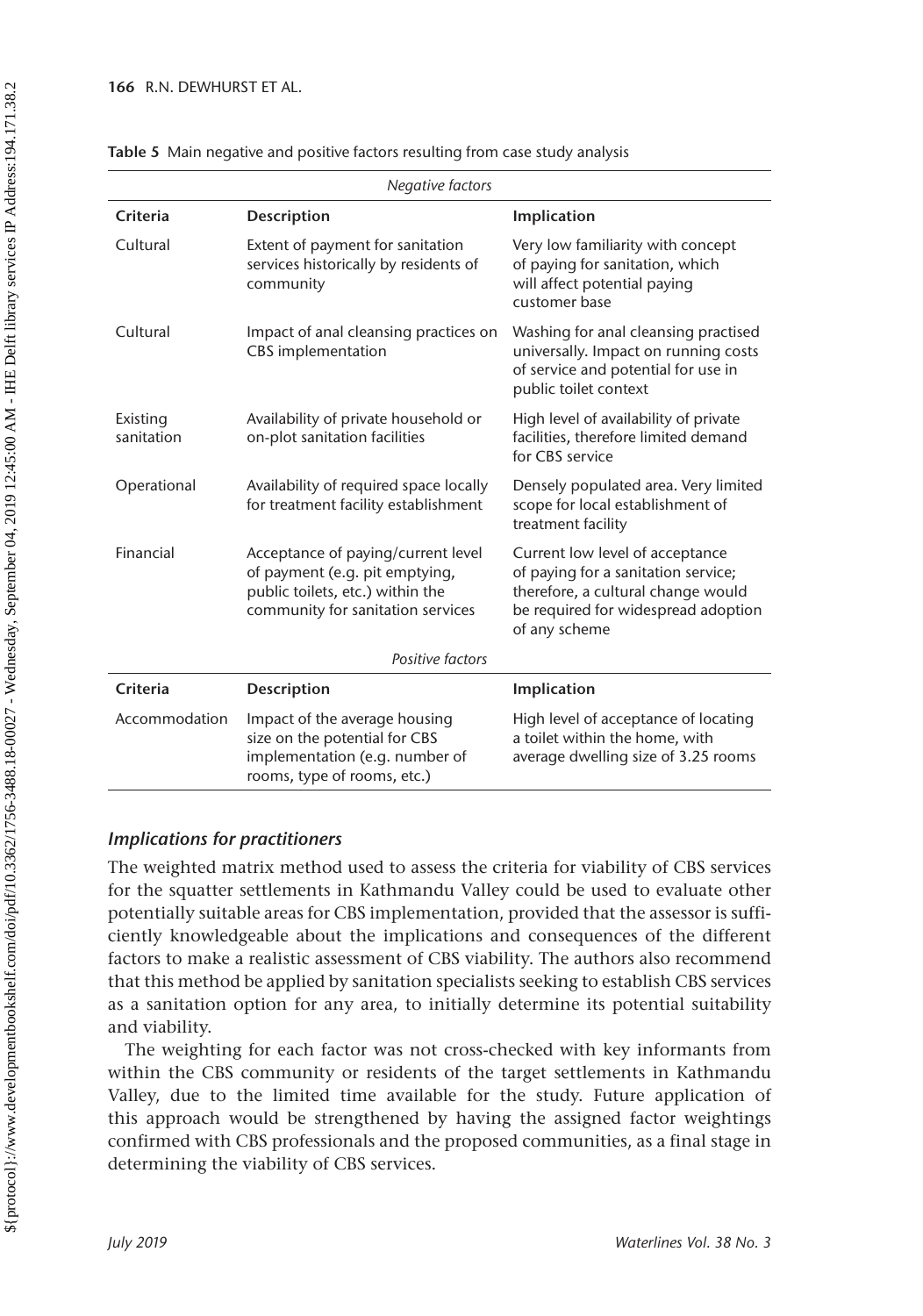# **Conclusions**

Container-based sanitation (CBS) services are becoming recognized as an appropriate sanitation option for high-density, informal, urban and peri-urban settlements, where the ability to provide more standard forms of improved sanitation (such as pit latrines or septic tanks) is not viable. This research has identified a comprehensive range of factors that can affect the viability of CBS services in a given location. To assess the appropriateness of a new location for the potential establishment of a CBS service, consideration should be given to these factors and how they influence the criteria for its viability. Based on the findings of this research, a CBS service would not be a viable option within the current contexts found in the low-income settlements of the Kathmandu Valley.

This paper has demonstrated that the process used to assess the prevalence and significance of the range of factors helps identify the potential for CBS viability. The authors therefore recommend that the process be applied at the pre-feasibility stage in any new situation where a CBS service is being considered as a sanitation option.

# **Acknowledgement**

The authors would like to acknowledge the support provided by the residents of the selected communities, key informant interviewees in Kathmandu, field assistants, and the members of the global CBS community who all freely gave up their time to assist.

## **About the authors**

Richard Dewhurst, MSc ([richard.dewhurst01@gmail.com](mailto:richard.dewhurst01@gmail.com)) is an independent consultant based in the UK

Dr Claire Furlong [\(c.furlong@un-ihe.org\)](mailto:c.furlong@un-ihe.org) is a senior lecturer and researcher in sanitation in the Environmental Engineering and Water Technology Department, IHE Delft Institute of Water Education, Netherlands

Sabitri Tripathi [\(sabitritripathi@yahoo.com\)](mailto:sabitritripathi@yahoo.com) is a Professor in the Science and Humanities Department, Nepal Engineering College

Dr Michael Templeton [\(m.templeton@imperial.ac.uk\)](mailto:m.templeton@imperial.ac.uk) is Reader in Public Health Engineering in the Department of Civil and Environmental Engineering, Imperial College London

Rebecca Scott [\(r.e.scott@Lboro.ac.uk\)](mailto:r.e.scott@Lboro.ac.uk) is a lecturer in Public Health Engineering in the Water Engineering and Development Centre (WEDC), School of Architecture, Building and Civil Engineering, Loughborough University, UK

# **References**

Alternative Energy Promotion Centre (AEPC) (2017) Home page [online] <[http://www.](http://www.aepc.gov.np/?option=renewable&page=subrenewable&mid=2&sub_id=16&id=3) [aepc.gov.np/?option=renewable&page=subrenewable&mid=2&sub\\_id=16&id=3>](http://www.aepc.gov.np/?option=renewable&page=subrenewable&mid=2&sub_id=16&id=3) [accessed 19 February 2019].

Container Based Sanitation Alliance (CBSA) (2018) Home page [online] [<http://www.cbsa.](http://www.cbsa.global/#/) [global/#/>](http://www.cbsa.global/#/) [accessed 19 February 2019].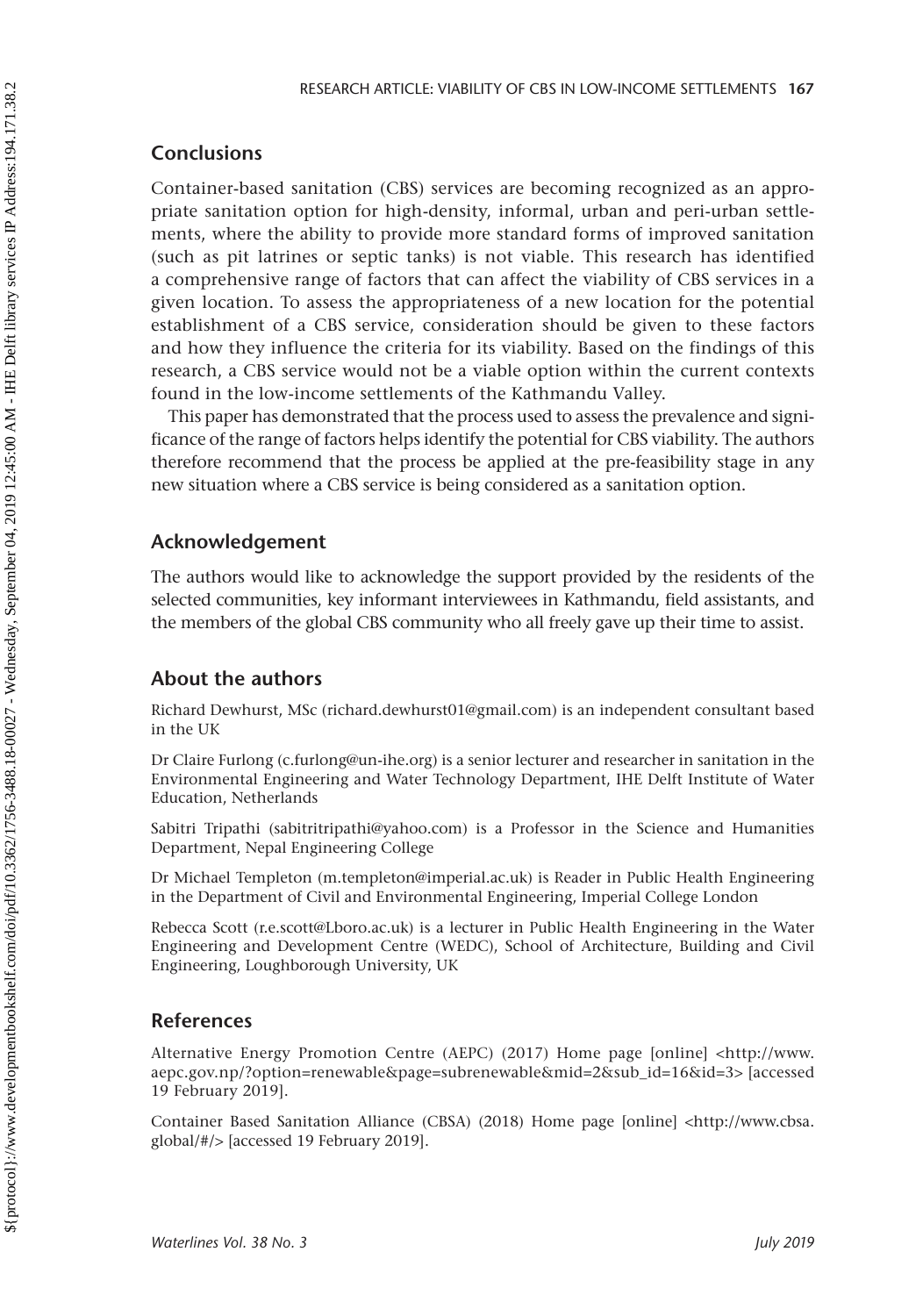Dewhurst, R. (2017) *The Required Conditions and Success Criteria for Container-based Sanitation Viability and the Potential for Implementation in Kathmandu, Nepal*, MSc dissertation, Loughborough University, UK.

Gardiner, V., Costa, F., Andriamahavita, A. and Gardiner, P. (2017) 'Serviced household toilets, FSM and ICT in Antananarivo: lessons learned', in *FSM4*: 60–7 [online] [<https://www.susana.](https://www.susana.org/_resources/documents/default/3-2744-7-1489140211.%20et%20alpdf) [org/\\_resources/documents/default/3-2744-7-1489140211.%20et%20alpdf](https://www.susana.org/_resources/documents/default/3-2744-7-1489140211.%20et%20alpdf)> [accessed 19 February 2019].

Greenland, K., de-Witt Huberts, J., Wright, R., Hawkes, L., Ekor, C. and Biran, A. (2016) 'A crosssectional survey to assess household sanitation practices associated with uptake of "Clean Team" serviced home toilets in Kumasi, Ghana', *Environment and Urbanization* 28(2): 583–98 <[http://dx.doi.org/10.1177/0956247816647343>](http://dx.doi.org/10.1177/0956247816647343).

High Powered Committee for Integrated Development of the Bagmati Civilization (HPCIDBC) (2011) *Status and Strategy for Faecal Sludge Management in the Kathmandu Valley* [online], Kathmandu, Nepal: HPCIDBC [<https://ocw.un-ihe.org/pluginfile.php/4124/mod\\_resource/](https://ocw.un-ihe.org/pluginfile.php/4124/mod_resource/content/1/Status%20and%20Strategy%20for%20FSM%20Kathmandu%20Valley%20%282011%29.pdf) [content/1/Status%20and%20Strategy%20for%20FSM%20Kathmandu%20Valley%20%](https://ocw.un-ihe.org/pluginfile.php/4124/mod_resource/content/1/Status%20and%20Strategy%20for%20FSM%20Kathmandu%20Valley%20%282011%29.pdf) [282011%29.pdf>](https://ocw.un-ihe.org/pluginfile.php/4124/mod_resource/content/1/Status%20and%20Strategy%20for%20FSM%20Kathmandu%20Valley%20%282011%29.pdf) [accessed 19 February 2019].

Integrated Sanitation Solutions for Urban Development (i-San) (2018) Home page [online] [<http://www.i-san.co.uk/>](http://www.i-san.co.uk/) [accessed 19 February 2019].

Isunju, J.B., Schwartz, K., Schouten, M.A., Johnson, W.P. and van Dijk, M.P. (2011) 'Socioeconomic aspects of improved sanitation in slums: a review', *Public Health* 125(6): 368–3 <[https://doi.org/10.1016/j.puhe.2011.03.008>](https://doi.org/10.1016/j.puhe.2011.03.008).

Kirby-Garton, L. (2017) 'Inner City Sanitation: India', in *SanCoP19: Container-Based Sanitation* [online], Sanitation First <[http://www.susana.org/\\_resources/documents/default/3-2797-7-](http://www.susana.org/_resources/documents/default/3-2797-7-1496410249.pdf) [1496410249.pdf](http://www.susana.org/_resources/documents/default/3-2797-7-1496410249.pdf)> [accessed 19 February 2019].

Lumanti (2008) *Status of Squatter Communities along Bagmati River and its Tributaries in Kathmandu Valley*, Kathmandu, Nepal.

Manandhar, S. (2014) 'Evicted once, Nepali squatters living in the ruins of a razed river settlement fear a recurring nightmare', *Global Press Journal* [online] <[https://globalpressjournal.](https://globalpressjournal.com/asia/nepal/evicted-once-nepali-squatters-living-in-the-ruins-of-a-razed-river-settlement-fear-a-recurring-nightmare/) [com/asia/nepal/evicted-once-nepali-squatters-living-in-the-ruins-of-a-razed-river-settlement](https://globalpressjournal.com/asia/nepal/evicted-once-nepali-squatters-living-in-the-ruins-of-a-razed-river-settlement-fear-a-recurring-nightmare/)[fear-a-recurring-nightmare/>](https://globalpressjournal.com/asia/nepal/evicted-once-nepali-squatters-living-in-the-ruins-of-a-razed-river-settlement-fear-a-recurring-nightmare/) [accessed 19 February 2019].

McSorley, B. (2017) 'Oxfam's experience in Container based sanitation – Nairobi, Kenya (2010–2017)' [online], London, UK: Oxfam [<http://www.susana.org/\\_resources/documents/](http://www.susana.org/_resources/documents/default/3-2797-7-1496410214.pdf) [default/3-2797-7-1496410214.pdf>](http://www.susana.org/_resources/documents/default/3-2797-7-1496410214.pdf) [accessed 19 February 2019].

Mekonnen, M.M. and Hoekstra, A.Y. (2016) 'Four billion people facing severe water scarcity', *Science Advances* 2(2): e1500323 <<http://dx.doi.org/10.1126/sciadv.1500323>>.

Mikhael, G., Shepard, J. and Stevens, C. (2017) *The World Can't Wait for Sewers: Advancing Container-based Sanitation Businesses as a Viable Answer to the Global Sanitation Crisis* [online], London: WSUP [<https://www.wsup.com/content/uploads/2017/08/Clean-Team-whitepaper.](https://www.wsup.com/content/uploads/2017/08/Clean-Team-whitepaper.pdf) [pdf>](https://www.wsup.com/content/uploads/2017/08/Clean-Team-whitepaper.pdf) [accessed 19 February 2019].

Moe, C.L. and Rheingans, R.D. (2006) 'Global challenges in water, sanitation and health', *Journal of Water and Health* 4(S1): 41–57 [<https://doi.org/10.2166/wh.2006.0043>](https://doi.org/10.2166/wh.2006.0043).

O'Keefe, M., Lüthi, C., Tumwebaze, I.K. and Tobias, R. (2015) 'Opportunities and limits to market-driven sanitation services: evidence from urban informal settlements in East Africa', *Environment and Urbanization* 27(2): 421–40 <[https://doi.org/10.1177/](https://doi.org/10.1177/0956247815581758) [0956247815581758>](https://doi.org/10.1177/0956247815581758).